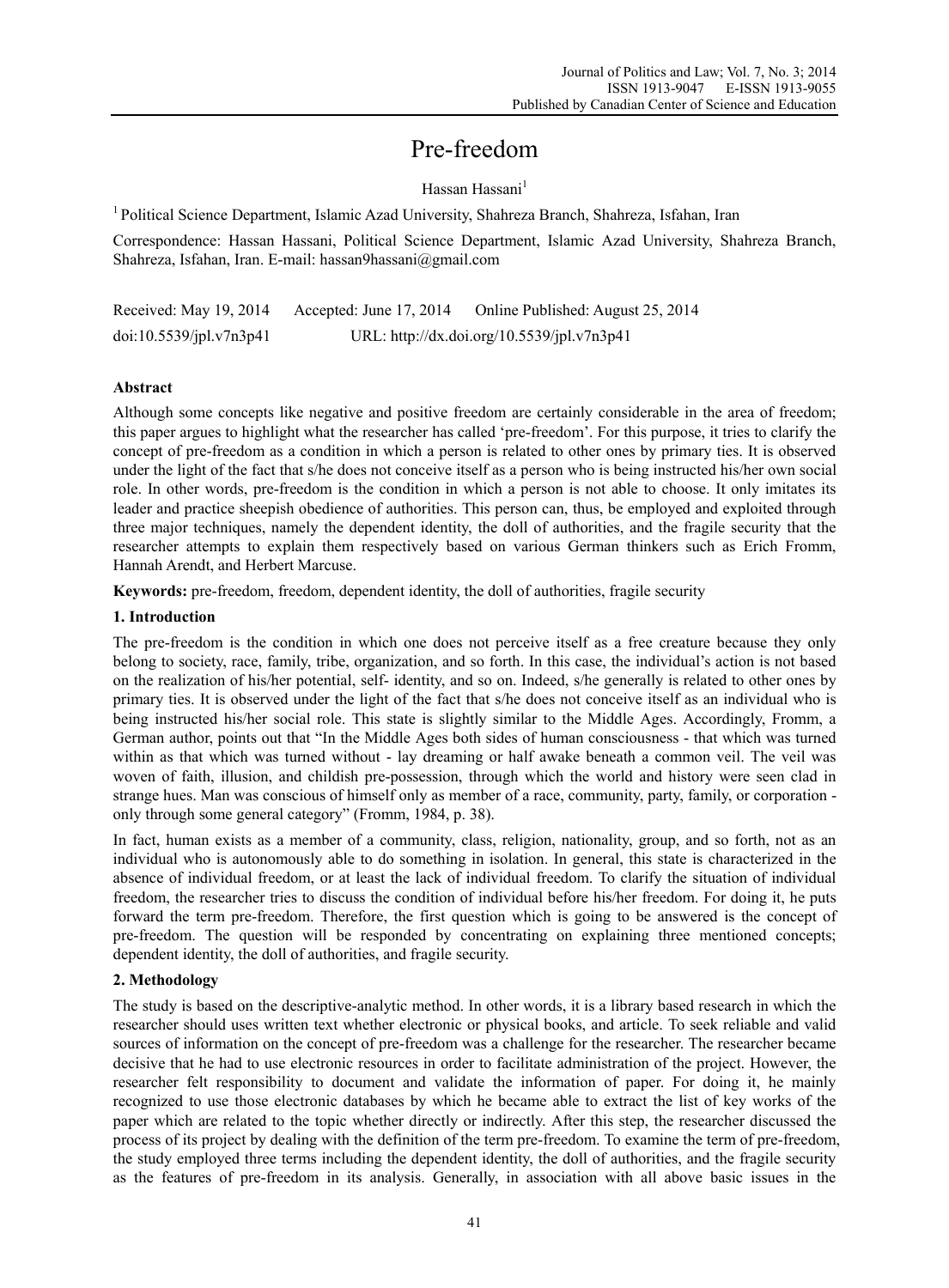analytical study, the researcher approaches to the understanding of pre-freedom concept. For example, the study show people's values, identities are formed by leaders, ideologies, or something like that in his analysis under the term "dependent identity". Moreover, the study used the analytical method in the all parts of this study.

## **3. Dependent Identity**

To develop the very central theme of the article, the researcher tries to define the very conceptual notion of pre-freedom. For doing it, the term pre-freedom should be defined. The term pre-freedom is combination of pre which is a prefix meaning before and freedom which means liberty. So it literary means a condition before liberty. If we describe human as a creature who has been thrown into this world to pass the stage of pre-consciousness and immaturity so that reach to the state of maturity in which he can be aware to choose and analyze as a free creature, pre-freedom is articulated to those people who do not reach to the stage of maturity to choose as a free creature. Therefore, pre-freedom means a condition in which a person is not able to choose and analyze. Instead, it only does sheepish obedience of leaders and authorities. In other words, a leader defines something as truth and a person who unquestionably obey him/her is in the condition of pre-freedom. Such a person only narrates the statements of its leader and obeys them. Therefore, it is the victim of being in the condition of pre-freedom.

In the pre-freedom condition, it is important to know that people, as mentioned before, comprehend themselves by primary ties instead of their attempts. Castration of mind is one feature which shows a person is in the condition of pre-freedom. In fact, this condition can be explained by a phenomenon which is called "dependent identity."

We can observe, in the writing of Herbert Marcuse, this view that "the society bars a whole type of oppositional operations and behavior; consequently, the concepts pertaining to them are rendered illusory or meaningless. Historical transcendence appears as metaphysical transcendence, not acceptable to science and scientific thought. The operational and behavioral point of view, which has been practiced as a "habit of thought" at large, becomes the view of the established universe of discourse and action, needs and aspirations" (Marcuse, 1964, p. 22).

In this case, the identity can be defined or at least highlighted according to the leaders' interests including political leaders. In fact, values and identities of those people who are in the pre-freedom are not formed by themselves. Instead, they are the products of the hypnotic definitions or dictations of leaders, ideology, or other things. In this stage even the terms are misused. For instance, killing by doctors can be named "medical matters" (Arendt, 1964, p. 53). Likewise, massacre of Jews was defined by Nazism as the solutions to improve human's noble race. As Hannah Arendt implies, so many Nazis such as Eichmann who had killed Jaws and he was the key person in the Nazi's machinery *genocide*, were neither perverted nor sadistic. In fact they would not like to commit genocide but they did it because they failed to think about what they were doing (p. 129). In other words, they were in the condition of pre-freedom, namely only imitators who were not able to choose. Instead they only performed their leaders' ideologies.

According to Herbert Marcuse, "mono-dimensional thought is systematically promoted by the makers of politics and their purveyors of mass information. Their universe of discourse is populated by self-validating hypotheses which, incessantly and monopolistically repeated, become hypnotic definitions or dictations" (Marcuse, 1964, p. 16)

In fact, based on mono-dimensional thought, there is one way of life and all other modes of life are rejected. For instance, capitalistic systems refuse communist systems and vice versa. As Marcuse believes in both camps, the movement of thought is stopped at barriers which appear as the limits of identity only in one way (Kettler, 1976, pp. 14 -15).

That is to say, political systems attempt to give people the identity to prevent them to have an independent identity. The systems generate and even manipulate needs and values of people to control them. In fact, it tries to keep people in the condition of pre-freedom. This can be clarified in the writing of Herbert Marcuse. For Marcuse, the general objective purpose of a society is to reconcile the person in the form of existence which his society imposes on him (Marcuse, 2009, p. 191). This action provides the condition of pre-freedom.

A system such as the capitalism, for instance, encourages people to consume more and more the goods it produces. People are obligated to request the different models and the newest innovations in a permanent stream of gadgetry. It is not enough that people buy cars; they are conditioned to request new goods every two or three years in order to maintain their "image." In this way, they are taught to establish their personal worth and self-esteem based on the quality and the quantity of the inanimate objects they possess. This conditioning is achieved through a continual barrage of various oriented advertisement and the creation of the ideology that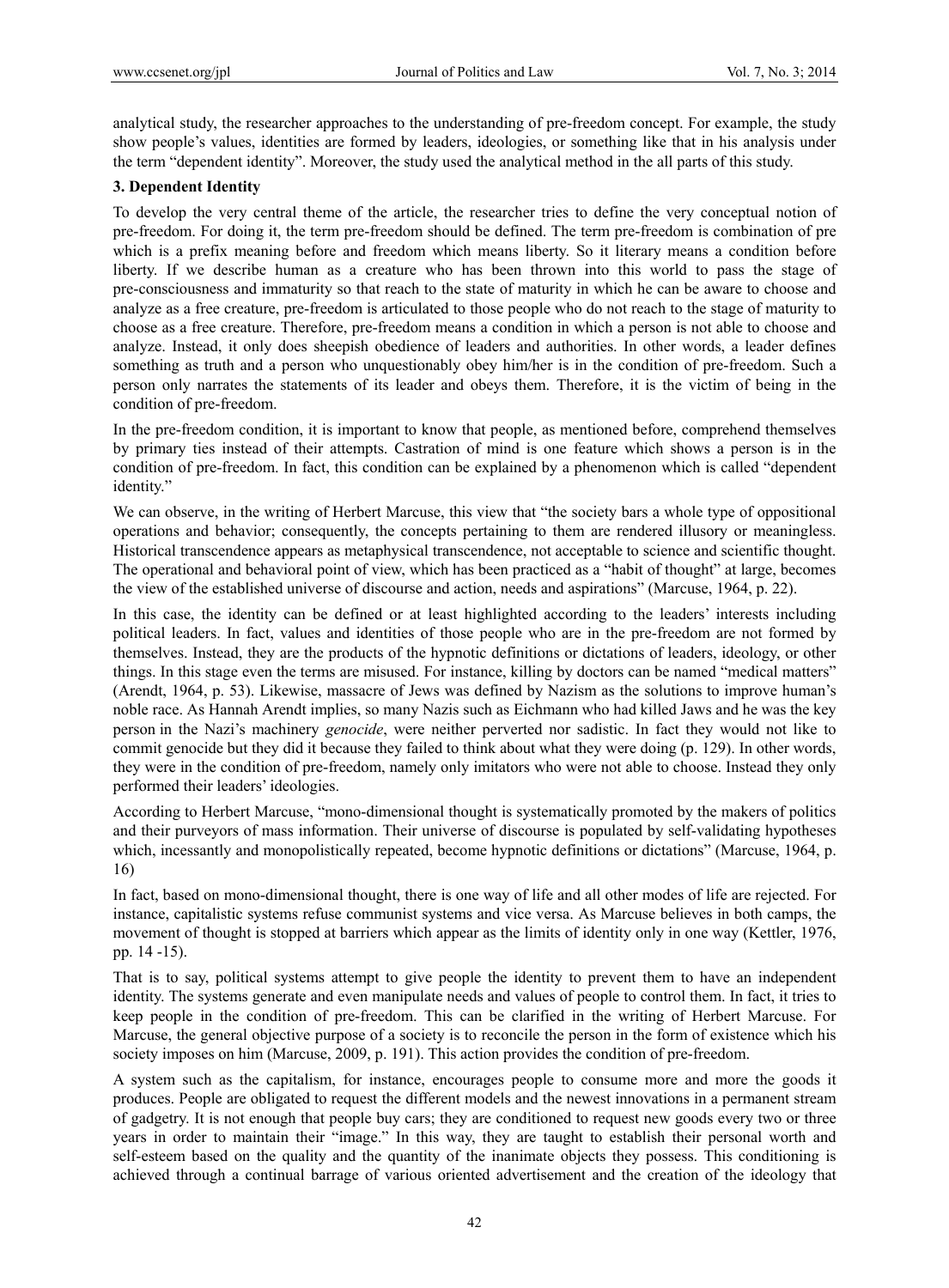emphasizes economic success is synonymous with a meaningful and happy existence. The educational system plays a major role in conditioning people to adapt to the types of discipline and stress that are the consequences of a consumption/production based civilization. Marcuse argues that people's false needs act as the chains that tie them to the repressive society. In this case, Marcuse sees liberation as a vital "biological" need. He argues that this form of freedom can deceive people and keep them under delusion because people should entirely spend their time and energy to attain those needs that is called false needs by Marcuse (Marcuse, 1969, p. 51). Moreover, according to Herbert Marcuse, Pre-freedom can be also clarified in term of "mono-dimensional man." It is evident once he says: "The products indoctrinate and manipulate; they promote a false consciousness which is immune against its falsehood. Moreover, as these beneficial products become available to more individuals in more social classes, the indoctrination they carry ceases to be publicity; it becomes a way of life. It is a good way of life - much better than before - and as a good way of life, it militates against qualitative change. Thus emerges a pattern of mono-dimensional thought and behavior in which ideas, aspirations, and objectives that, by their content, transcend the established universe of discourse and action are either repelled or reduced to terms of this universe. They are redefined by the rationality of the given system and of its quantitative extension (Marcuse, 1991, p. 12)

By joining others, people try to seek an identity for themselves. That is why, as Fromm points out, "a sense of identity is so vital and imperative that man cannot remain sane if he does not find some way of satisfying it." (Fromm, 2008, p. 59). In this case, Fromm believes that "people are willing to risk their lives, to give up their love, to surrender their freedom, to sacrifice their own thoughts, for the sake of being one of the herd, of conforming, and thus of acquiring a sense of identity, even though it is an illusory one." (p. 61).

But this is only a dependent pretended identity, an identity which is shaped by others, instead of individual itself. A system develops individuals' selves, and it fails to satisfy their needs.

The danger of the above feature is that although a man can say "I", he turns into a robot. True enough, robots do not rebel. But given man's nature, robots cannot live and remain rational, they become "golems," they will destroy their humanity because they cannot stand any longer against the dullness of a meaningless life that is going to be explained in the second feature of pre-freedom (p. 352).

#### **4. The Doll of Authority**

The doll of authority is the second way by which the people, who are in the pre-freedom condition, will be exploited. This concept would be understood in this way that individuals, in pre-freedom condition, would be likely to accept their despotic rulers as absolute leaders and believe that obedience means freedom**.** Although they usually have a political presence; they are just the doll of authority that can be easily found in some regimes like the Nazi. It is a significant example which is called totalitarian regime. Although they think their political opinions are their own private thinking, it is only repetition of the rulers' sentences if one profoundly and carefully considers theme because such people are not able to choose. But it should not be ignored that this state can be also seen in the oppositional individuals as well. For Alexis de Tocqueville, this is a dangerous form of existence that members of society will embrace their tyrants as liberators and believe in their chains as freedom because the citizenship will be too blinded by apparent benevolence to notice that they are target of invisible violence (Locke, 2006, p. 670). Unfortunately, these chains are the borders of pre-freedom.

Mainly people may not perceive that they are not free. Even in the modern life, as Herbert Marcuse implies, they are tied to the systems through unnecessary things or false needs under the conditions of a rising standard of living. He argues that people are so busy to catch those needs and they are so blinded and restricted because they are going to attain them. That is why we should say people have been chained by these techniques to be not free. Instead, they are kept in the pre-freedom conditions in this way. Thus, the apparent freedom is a delusion instead of real freedom. In other words, they have been jailed in the pre-freedom by this illusively freedom. In fact people have forgotten what it really means to be human (Marcuse, 1991, p. 4). The critical question may arise that who knows what is the real freedom for people? Some scientists might criticize Herbert Marcuse's standpoint which is very ideal. His perspective comes from the leftist intellectuals who distinguish what is the best for mankind. Although criticizing Marcuse's view can be correct in some sense, it cannot deny his concern about false needs and blind followers, because the process of control of people's mind can limit their choices. Thus, it is acceptable that modification or distortion affects the processes of understanding and behavioral outcomes that persuade human being to be easily influenced by such manipulation.

In fact it urges the majority to follow regular obedience. It is possible in some ways such as propaganda by political leaders, controlling the press, monopolizing or at least controlling education and something like that. In this approach, the oppressor can be successful if they prevent people from knowing what is going on and also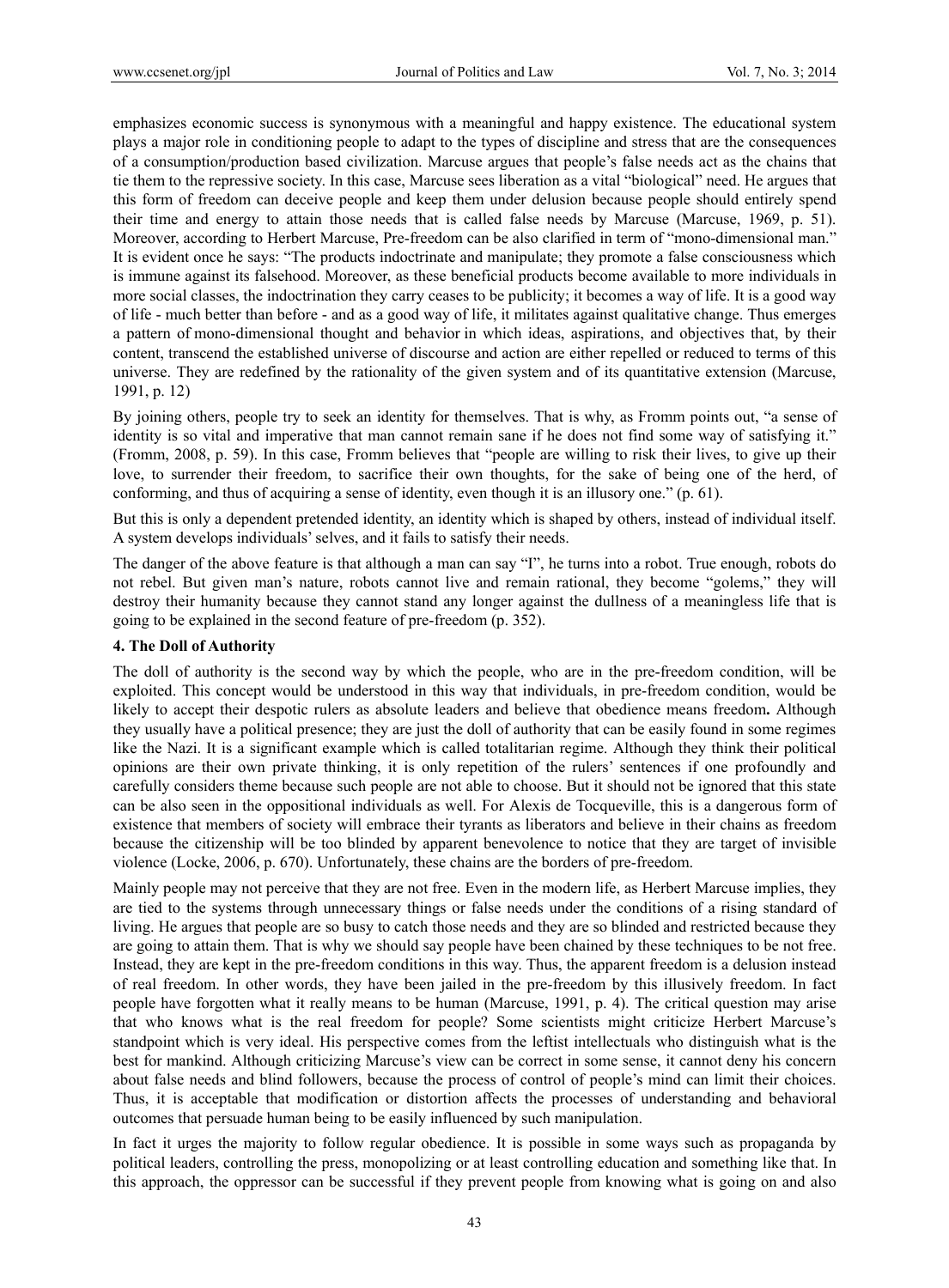prevent them from distinguishing between false needs and real needs.

There are, according to Hannah Arendt, two different ways of viewing the doll of authority which can be noticed and each of which shows one aspect of the second feature of pre-freedom.

One approach sees a person who is disabling to reject harming people. This can be seen in Eichmann, the key member of Nazi in doing genocide, who was constitutively incapable of exercising a kind of thinking that would have made his victims' suffering as unreal or real. It was not because of a very strong feeling of hate that enabled him to commit the genocide. In actuality, it was because of the *absence* of the imaginative abilities that would have made the human and moral criteria of his actions touchable for him, namely being in the condition of pre-freedom.

In this case, Hannah Arendt points out that "except for an extraordinary diligence in looking out for his [Eichmann] personal advancement, he had no motives at all. And this diligence in itself was in no way criminal; he certainly would never have murdered his superior in order to inherit his post. He merely, to put the matter colloquially, never realized what he was doing" (Arendt, 1964, p. 267).

This fact or condition of being involved in others in terrible activities like the genocide can connect with the failure of thinking and judgment which can be helpful to see the second feature of pre-freedom that is called the doll of authority in the present paper.

From Eichmann's trial in Jerusalem (where he had been brought after Israeli agents found him in hiding in Argentina), Arendt could notice difficultly that Eichmann came to his willing involvement in the program of genocide through a failure or absence of the abilities of deeply thinking and judgment. Therefore, the participation of someone like Eichmann in the Holocaust is not because of imposing his evil desire on others. But it could be mostly a completely innocuous person that is the tool of authority, because they operate without thinking carefully and they just follow orders. To put more it simply, they help to commit the crimes with no consideration of their effects upon those they can be targeted. As a result, Eichmann did genocide because he was jailed in the condition of pre-freedom, namely sheepish obedience.

This can be seen in Isaiah Berlin's standpoint in another way once he implies that a Nazi did something not because it was good or right, or because they like it, but because s/he was a German and this was a German way to live during Second World War (Berlin, 2002, p. 10).

Another approach sees people that they form a small to a great political crook like Leviathan in the standpoint of Tomas Hobbes. This can be clarified in the standpoint of Hannah Arendt as she points out that "if there is such a thing as a totalitarian personality or mentality, this extraordinary adaptability and absence of continuity are no doubt its outstanding characteristics. Hence it might be a mistake to assume that the inconstancy and forgetfulness of the masses signify that they are cured of the totalitarian delusion, which is occasionally identified with the Hitler or Stalin cult; the opposite might well be true" (Arendt, 1962, p. 306). Also she adds, **"**The totalitarian regimes, on condition that they are in power, and the totalitarian leaders, as long as they are alive, "command and rest upon mass support" up to the end. Hitler's rise to power was legal in terms of majority rule and neither he nor Stalin could have maintained the leadership of large populations, survived many interior and exterior crises, and braved the numerous dangers of relentless intra-party struggles if they had not had the confidence of the masses" (p. 306).

Therefore, in respect of second approach, some enormous political criminals like Adolf Hitler are not natural criminals because they commit crimes under mass support not alone. As according to Hannah Arendt, "neither the Moscow trials nor the liquidation of the Rohm faction would have been possible if these masses had not supported Stalin and Hitler" (p. 306). That is important to know that whatever criminals, like Hitler, have committed cannot be convinced regardless of mass support.

In this case, something like ideology can show that an alienated man can be necessarily the idol of leaders, since he has impoverished himself by transferring his living powers into things outside of himself, which he is forced to obedience in order to retain a modicum of his self, and, in the last analysis, to keep his sense of false identity. (Fromm, 1966, pp. 48- 49)

Since the leader like Hitler who has the power over people has no more than two eyes, two hands, one body...; he has indeed nothing more than the special right that people give him to control them. As according to Etienne De La Boetie, "the tyrant, indeed, has nothing more than the power that you confer upon him to destroy you. Where has he acquired enough eyes to spy upon you, if you do not provide them yourselves? How can he have so many arms to beat you with, if he does not borrow them from you? The feet that trample down your cities, where does he get them if they are not your own? How does he have any power over you except through you? How would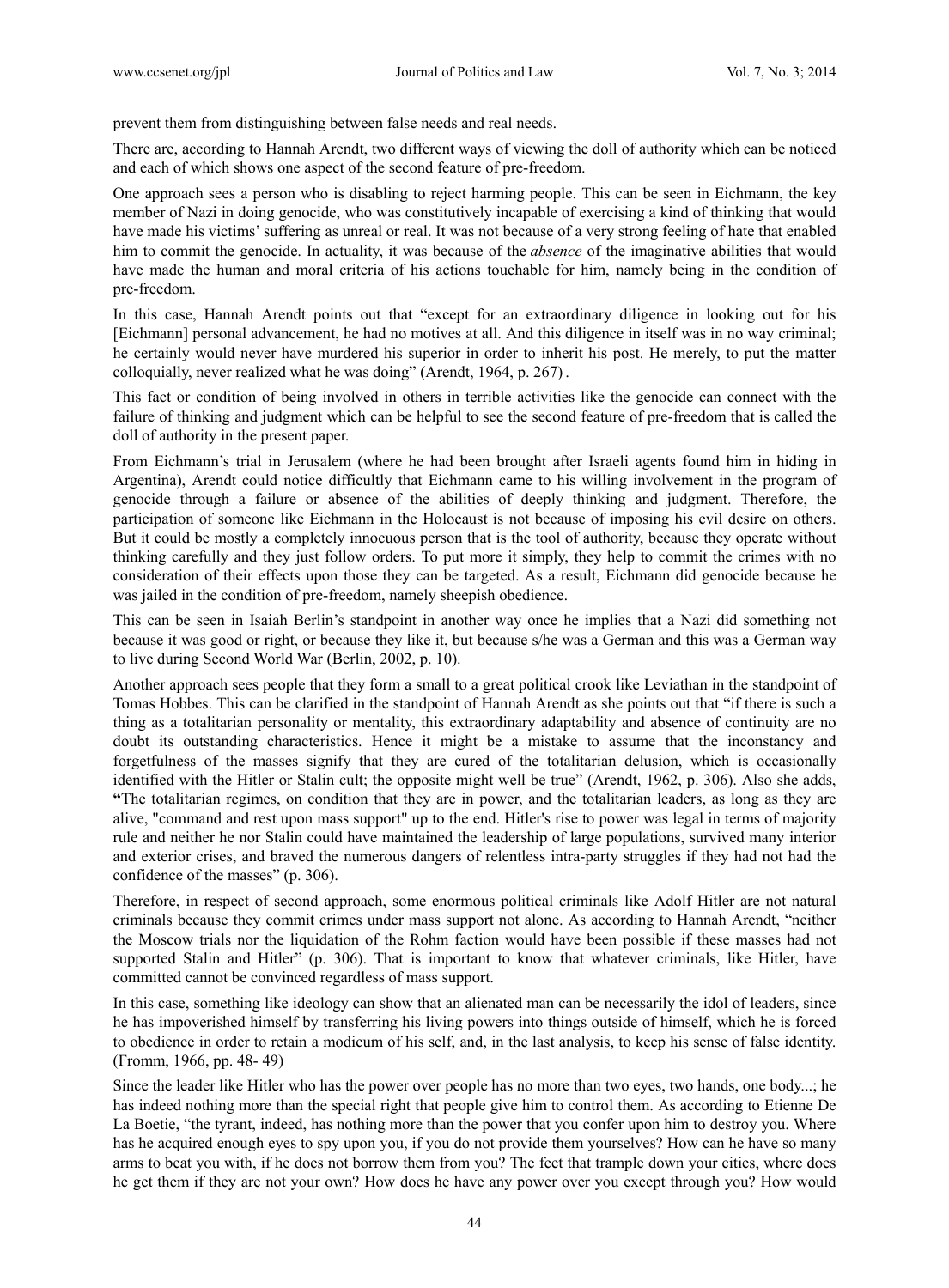he dare assail you if he had no cooperation from you?" (Boetie, 2008, p. 15).

Therefore, to highlight the conception of "the doll of authority" as the major feature of pre-freedom, it can be translated into volunteered slave that means the person is satisfied with its unfree condition since the one does not have any idea about himself which make friction with another idea. Indeed, it seems that the person in this state must be a real slave; he must be ready for doing everything like killing, torturing and so forth or even to sacrifice him or herself.

### **5. Fragile Security**

The Third method by which a person is kept in the condition of pre-freedom is the feeling of security. That is, despite the fact that the person is not free in the pre-freedom condition, he is not alone or isolated. That is to say, people in this state have the feeling of security. The feeling of security, which is at the heart of the pre-freedom state, is nothing but the form of thought that lets people live based on blind obedience without thinking or even doubting. Thus, it has effect on their political beliefs and customs including how they behave. As long as they do not like to choose another one and they keep their promises, they all can be under the light of the strong feeling of security. But the key critical question is that can the feeling of security be permanent or not?

As it was mentioned, people in the pre-freedom condition belong to a strong authority in different forms like the members of Nazi party that because of their belonging they could obtain the strong feelings of security. Moreover, it makes no difference at all if one obtains this security and reduction of fear by means of domination or subjection. Just the mere feeling that a strong authority rules on the outside, gives the person in question rest and a feeling of stability in an uncertain world. In other words, security which is promised by leaders and authorities is a chain which prisons people in the condition of pre-freedom.

In this case, people only have one way to live. In fact, they do not need to think or even doubt because there is only one choice. It means everything has to be according to authorities' decision not anything else. To put it more simply, all actions from birth to death can be clear in the process of their life because people are placed into a social order. In fact, they have no an individual personality, but realize their place in the social hierarchy. They feel a sense of belonging and recognize what can be expected of them (Fromm, 1984, pp. 35- 36). As a result, the person is only conscious of himself as a member of his group or class and they are belonging to a group that is why they have the feeling of security. Belonging is a chain and its freedom means being in the pre-freedom condition. Indeed, though the person is not free, the community structure gives person the feeling of security and therefore the person feels secure.

When a person is in the pre-freedom period, s/he is no longer alone. Indeed, one seeks to derive the feeling of power and security from the upper power by the blind following. One of the most shocking examples of this condition can be seen in the rise of National Socialism in Germany during Second World War because the majority of German submitted to the power of a leader who promised them a good life and security.

Therefore, in this view, people can gain the more feeling of security by the more sense of belonging to the original oneness with groups, organization, ideology, or something like that. They feel more security because their group is responsible for everything. That is why they try to unite themselves with the world in the some political group or organization in political respect.

As it was mentioned, the key critical question is that can the feeling of security be real security or no? If it is not what is it? It cannot be real security since it is based on illusion. This kind of security is just a temporary situation and much more important it is not independent security because it depends on group or upper authorities that it does not derive from them. In other worlds, having this kind of security keeps people not on their toes and do not help them to face challenges of political issue independently that can be called the fragile security.

This kind of security cannot be defensible because of many things. First, the man has to give up his self in exchange to an authoritarian person that is a pseudo-solution for being secure. Secondly, the cost of fragile security is nothing but individual's life, the highest price of human beings. When a person gives him to the security by such ties with the some political group he destroys his humanity and the integrity of his individual self.

The real security cannot be driven from authorities by people. For real security can only stem from the individual self. Man must derive security from himself. Therefore, people should drive it from themselves. Only when they obtain that security they will be secure. Only then they will be in full independent security that can be called real security. As a result, the promised freedom through security, being a doll of authorities and acceptance of dependent identities are chains which keep people in the condition of pre-freedom. To be free, one must get out of pre-freedom and reach to the stage of ability of choice and analysis instead of sheepish obedience. People will